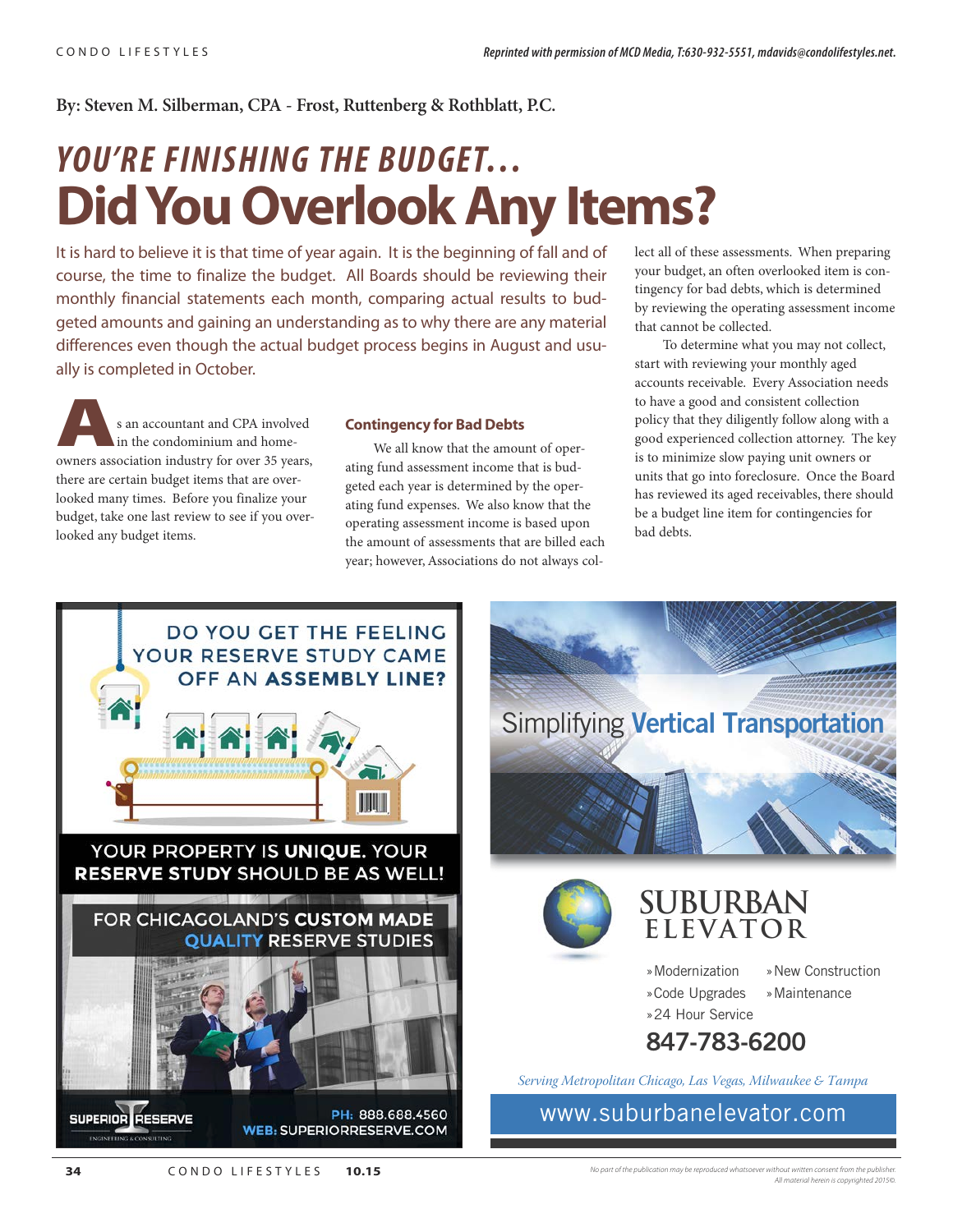#### **Contingency Expenses Related to Severe Weather**

Besides, budgeting for contingency bad debts, Associations can budget for other contingency expenses. These contingency expenses can include possible excess snow plowing costs due to heavier than expected snow falls or higher than expected utility costs due to colder than normal winters or hotter than expected summers. If these budgeted contingency expenses are not used during the year, the Association may be able to transfer these unused contingency expenses to an operating contingency fund. Associations should review their declaration first before transferring these excess funds to see if your declaration indicates what to do with any excess operating funds. It may reflect that excess operating funds should be refunded to unit owners.

#### **IRS Determination on Painting Expense**

An operating contingency expense that is not always budgeted properly is painting, since many Associations budget this expense with reserves. The Internal Revenue Service has determined that painting is not a reserve expense but an operating maintenance expense even though major painting projects may only be done every few years. Each year Associations should budget for painting in the operating fund budget and then transfer this budgeted expense that is not used to a separate operating contingency fund account. Your Association will then have accumulated the necessary funds to pay for the painting project when it is scheduled.

#### **Accounting Fees & Income Tax**

Additionally, I always notice there are two budgeted operating expenses that are overlooked a great number of times; accounting fees and income taxes. Budget preparation time is when Associations should ask for proposals for year-end accounting and income tax preparation. Although year-end audits are always recommended over compilation and reviews, every Association should look at its by-laws and declaration to see if it states whether audits are required. If these documents are silent, and you have a loan, look at your loan document to see if an audit, review or compilation is required. With

respect to income taxes, the Association should then determine if income taxes should be budgeted. We have many Associations that ask us to review their financials through June or July and estimate if any taxes should be budgeted. Even if your Association had no taxes due in prior years, it is possible that you could owe in the current year. For example, signing a licensing agreement with a cellular company most likely would be taxable. If we determine that income taxes could be owed,

we can now perform tax planning to minimize or even possibly reduce income taxes to zero.

#### **Capital Reserve Account Funding**

The last area that is overlooked is properly budgeting for reserves. Many Associations always ask me, "How much should we have in reserves and how much should we budget each year?" Each time I am asked, I say the same thing, "It is dependent upon your



### **PROJECT FINANCING FROM** THE INDUSTRY EXPERTS

Community Advantage is one of the Midwest's leading providers of financial services to condominium, townhome and homeowner associations.

Our lending solutions are built on foundations specifically geared for the needs of town home, homeowners and condo associations. We further tailor those options to fit each association's individual needs instead of placing you in a preset category.

In addition to helping associations reach their financial goals, we strive to provide an unmatched level of service. We offer a complete suite of financial solutions, including lending options, reserve investments and treasury management services. Call us today at 847-304-5940 to speak with one of our Trusted Industry Experts.

Our MaxSafe Reserve account offers up to \$3.75 million in FDIC insurance so you know your reserve funds are secure and right where you need them.



A WINTRUST COMPANY

110 W. Palatine Rd, Ste. 2 | Palatine, IL 60067 847-304-5940 | www.communityadvantage.com



**PROUD TO BE A WINTRUST COMPANY.** We are nearly 3,500 community and commercial bankers, home loan officers, financial advisors and specialty lenders focused solely on our customers and the communities where they live. We a communities which we call home.

Community Advantage is a division of Barrington Bank & Trust Company, N.A., a Wintrust Community Bank.